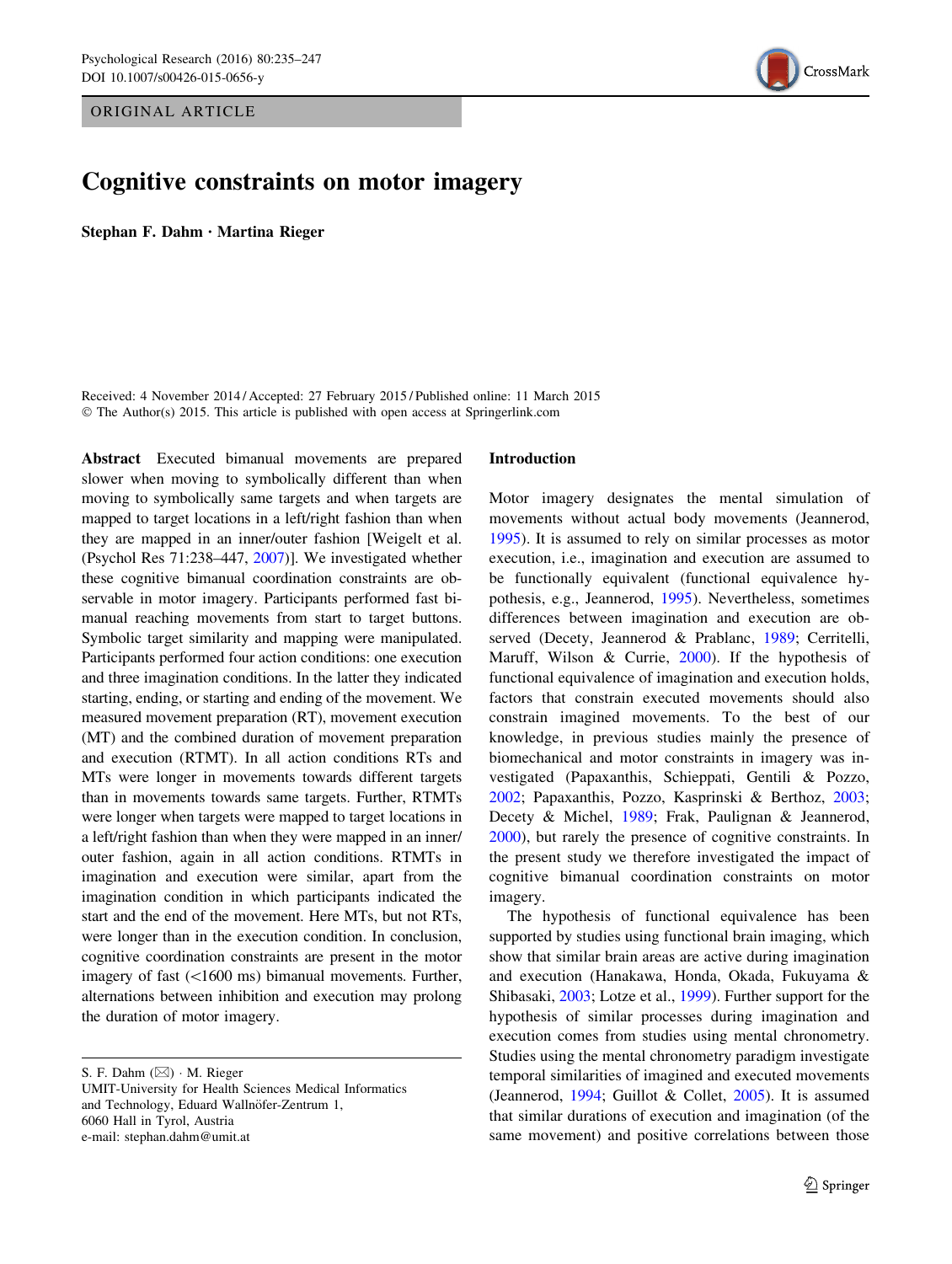durations are caused by similar neural mechanisms. Similarities in durations of imagined and executed movements have been shown for a variety of different cyclical activities such as walking (Decety et al., [1989](#page-10-0)), rowing (Barr & Hall, [1992](#page-10-0)), speed skating (Oishi, Kasai & Maeshima, [2000\)](#page-11-0), and an unfamiliar pedalo task (Munzert, [2002](#page-11-0)). Likewise, highly automated movements like writing (Decety & Michel, [1989\)](#page-10-0), and reaching (Maruff & Velakoulis, [2000\)](#page-11-0) show similar durations of imagination and execution. Correlations of the durations of imagination and execution, reflecting that individual differences between participants are preserved in imagery, have also been observed, for example in typing (Rieger, [2012](#page-11-0)) and in walking (Decety et al., [1989](#page-10-0)).

Several studies were concerned with the question whether biomechanical and motor constraints, which have an impact on movement execution, influence the duration of motor imagery. It has been shown that biomechanical and motor constraints, like inertial and gravitational constraints (Papaxanthis et al., [2002](#page-11-0), [2003\)](#page-11-0), Fitts' Law (Cerritelli et al., [2000](#page-10-0); Decety & Jeannerod, [1996](#page-10-0); Lorey et al., [2010](#page-11-0); Maruff et al., [1999;](#page-11-0) Radulescu, Adam, Fischer & Pratt, [2010\)](#page-11-0), difficulty of a grasping movement (Frak et al., [2000\)](#page-11-0), and performance differences between the left and the right hand (e.g., writing speed, Decety & Michael, [1989\)](#page-10-0) influence imagination in a similar way as they influence execution. For instance, Cerritelli and colleagues [\(2000](#page-10-0)) investigated whether Fitts' Law (Fitts, [1954\)](#page-11-0) can be observed for imagined movements. Fitts' Law states that movement difficulty, which is a function of movement amplitude and target width, determines movement duration (Fitts, [1954\)](#page-11-0). Cerritelli and colleagues [\(2000](#page-10-0)) asked participants to imagine performing a pointing task to targets of different size. Imagined pointing durations conformed to Fitts' Law. Altogether, the above-mentioned results support the hypothesis that biomechanical and motor constraints affect motor imagery.

However, other results indicate that not all biomechanical and motor constraints affect imagination in the same way as execution. For instance, compensatory muscle force, which people exert when executing movements with added weight, does not influence the durations of imagined movements (Decety et al., [1989;](#page-10-0) Cerritelli et al., [2000](#page-10-0)). Further, slower performance of the non-dominant hand in comparison to the dominant hand is more pronounced in imagined than in executed movements (Maruff et al., [1999\)](#page-11-0). In contrast to the above-mentioned studies showing that gravitational constraints are taken into account during imagery (Papaxanthis et al., [2002,](#page-11-0) [2003\)](#page-11-0), microgravity does not seem to be taken into account (Chabeauti, Assaiante & Vaugoyeau, [2012](#page-10-0)). Further, the imagination of movements in awkward and uncommon postures (Parsons, [1994\)](#page-11-0), and unfamiliar movements, like typing in a different style than usually (Rieger, [2012\)](#page-11-0) does not follow the same constraints as the execution of those movements. In addition, adequate movement duration during imagery depends on movement expertise (Reed, [2002\)](#page-11-0). These results suggest that biomechanical and motor constraints sometimes do not influence imagination to the same degree as they influence execution.

In many tasks not only biomechanical and motor constraints have an impact on performance, but perceptual and cognitive constraints also play a role. For instance, in sequential finger tapping cognitive constraints due to chunking, and biomechanical constraints due to the anatomy of the fingers can be observed. Chunking influences timing of tapping movements, whereas the anatomy of the fingers influences movement trajectories (Loehr & Palmer, [2007\)](#page-11-0). Cognitive and perceptual constraints seem to affect imagination. For instance, both imagination and execution are sensitive to an orientation illusion, created by a tilted background grating, when participants are asked to perform a posture selection task in which they either grasp a bar with the thumb on the left or right side (Glover, Dixon, Castiello & Rushworth, [2005\)](#page-11-0). Further, when participants are asked to perform finger–thumb opposition movements to a metronome, neural differences (investigated using fMRI) between syncopated (peak flexion between metronome beats) and synchronized (peak flexion with metronome beats) coordination patterns persist in motor imagery. This reflects that imagination, like execution, is constrained by higher level cognitive processes, such as timing and planning (Oullier, Jantzen, Steinberg & Kelso, [2005](#page-11-0)).

In the present study, we investigated similarities of execution and imagination in a bimanual coordination task in which performance is mainly governed by cognitive constraints. In bimanual coordination movements are performed with both hands. Coordination performance strongly depends on whether the two hands do the same or different things (Swinnen & Wenderoth, [2004\)](#page-12-0). Two patterns in particular have received a lot of attention in bimanual coordination research: symmetric coordination, in which the movement of the hands is mirrored along the body midline (e.g., both hands move to the body midline at the same time) and parallel coordination (as a specific case of asymmetric coordination) in which both hands move in the same direction in external space (e.g., both hands move to the left at the same time). Symmetric movements are easier to perform than asymmetric movements (e.g., Spijkers, Heuer, Kleinsorge & van der Loo, [1997](#page-11-0)). Performance of bimanual movements can be governed by several types of constraints (Swinnen & Wenderoth, [2004\)](#page-12-0). Such constraints can be due to the structure of the motor system and biomechanics (Cardoso de Oliviera, [2002](#page-10-0); Heuer, Kleinsorge, Spijkers & Steglich, [2004;](#page-11-0) Salter, Wishart, Lee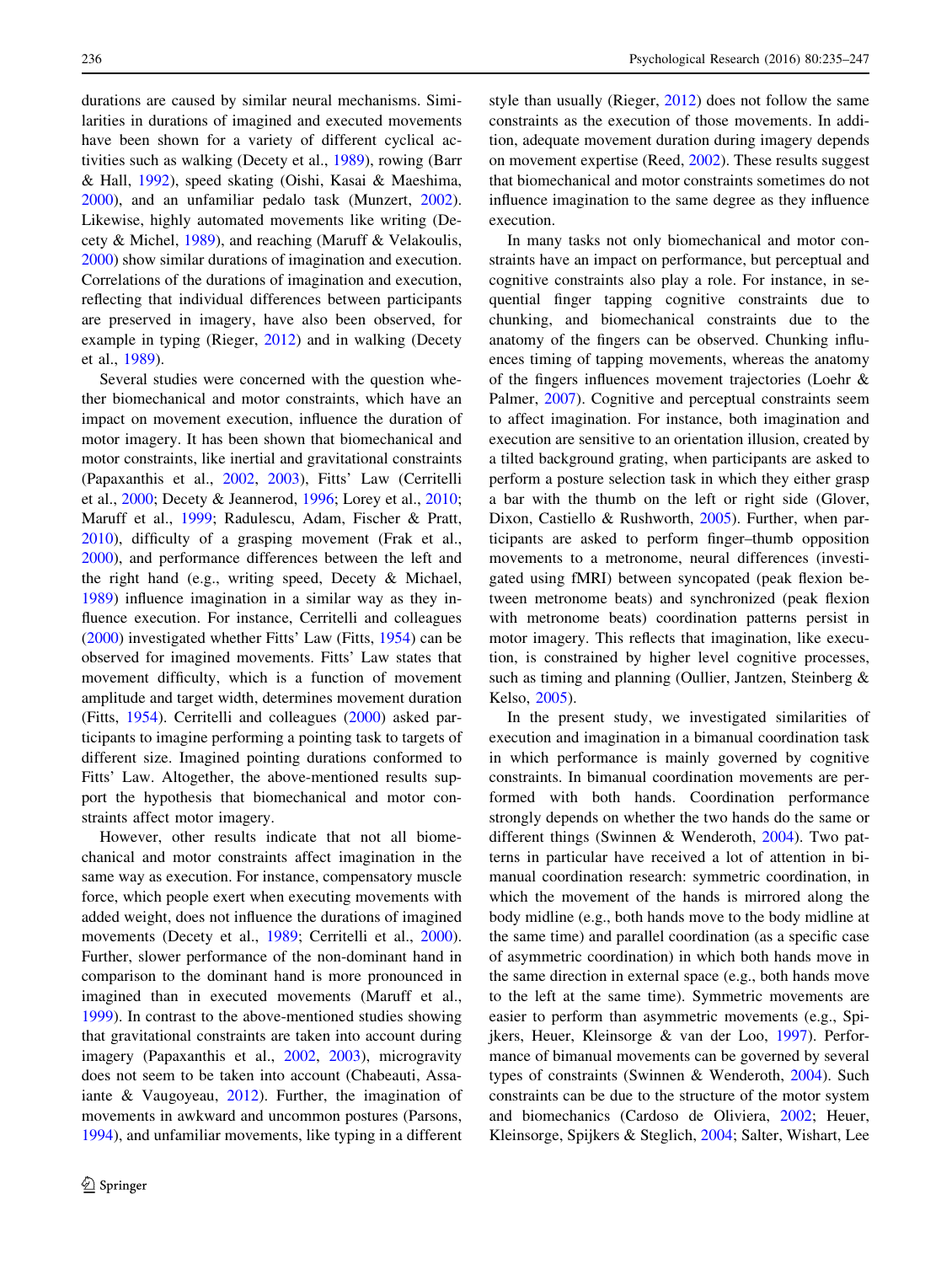& Simon, [2004,](#page-11-0) Swinnen, Dounskaia, Walter & Serrien, [1997\)](#page-12-0). Because of neuronal cross-talk between the hemispheres which issue the motor commands for the two arms, similar movement parameters for both arms are beneficial during movement preparation due to interhemispheric interactions in the corpus callosum, and during movement execution due to efferent projections (Cardoso de Oliviera, [2002;](#page-10-0) Swinnen et al., [1997\)](#page-12-0). Such cross-talk during movement programming affects imagination in a similar way as it affects execution (Heuer, Spijkers, Kleinsorge & van der Loo, [1998](#page-11-0)). Importantly, in recent years evidence has accumulated that perceptual (e.g., Mechsner, Kerzel, Knoblich & Prinz, [2001\)](#page-11-0) and cognitive constraints (e.g., Diedrichsen, Hazeltine, Kennerly & Ivry, [2001](#page-11-0); Diedrichsen, Ivry, Hazeltine, Kennerly & Cohen, [2003;](#page-11-0) Weigelt, Rieger, Mechsner & Prinz, [2007](#page-12-0)) also play an important role for bimanual coordination performance.

Weigelt et al. [\(2007\)](#page-12-0) asked participants to perform bimanual tasks in which the targets for each hand were either located at same or different distances (Experiment 1) or in same or different directions (Experiment 2). In Experiment 2, two different symbolic target cues were mapped to four target locations (two for each hand) either in a left/right or inner/outer fashion. Depending on the mapping, a certain pair of target cues could either result in symmetric or parallel movements of the two arms. Thus, the paradigm provided a dissociation between the symbolic equivalence of target locations (same vs. different) and the physical similarity of movements (symmetric vs. parallel). Participants reacted and moved slower to different than same targets. Further, participants reacted slower when symbolic cues were mapped to targets in a left/right fashion compared to an inner/outer fashion. Motor constraints (i.e., whether movements were symmetric or parallel) had no effect on durations. Thus, performance was governed by cognitive constraints which depend on target similarity and whether the mapping of targets to locations in the environment is easy.

In the present study we used a task similar to Weigelt et al. [\(2007](#page-12-0), Experiment 2). Participants were asked to perform bimanual movements towards two of four possible target locations, either in same or different directions. We mapped two different target cues to the four target locations either in a left/right or inner/outer fashion. Thus, as in Weigelt et al. [\(2007](#page-12-0)) movements in the same direction could be performed either to same or to different targets, depending on the mapping. The same holds for movements in different directions. In addition to Weigelt et al. ([2007\)](#page-12-0) we asked participants to either execute or imagine the bimanual movements. We expected that cognitive constraints of executed movements also affect motor imagery because the presence of movement constraints in motor imagery has been shown for a variety of tasks (Cerritelli et al., [2000](#page-10-0); Decety & Michael, [1989;](#page-10-0) Frak et al., [2000;](#page-11-0) Papaxanthis et al., [2002](#page-11-0)). Consequently, movements to different targets should be slower than movements to same targets (cf. Diedrichsen et al., [2001,](#page-11-0) [2003](#page-11-0); Weigelt et al., [2007](#page-12-0)) and movements in a left/right mapping should be slower than in an inner/outer mapping (cf. Weigelt et al., [2007\)](#page-12-0), regardless of whether they are imagined or executed. If there are no biomechanical or motor constraints observable in execution (cf. Weigelt et al., [2007\)](#page-12-0), such constraints should not be found in motor imagery.

We were further interested in whether target similarity and mapping constrain both movement preparation and movement execution. Movement preparation implies the specification of movement parameters, whereas movement execution implies the overt contraction of the muscles which are activated by the transmission of movement parameters to the limbs (Heuer et al., [1998\)](#page-11-0). In order to measure movement preparation and movement execution separately, we set up three imagination conditions in which participants indicated movement initiation (IMA-start), termination of the movement (IMA-end), or both (IMAstart–end). We expected that cognitive constraints are reflected in both phases during imagination, at least to the degree they are apparent in execution (cf. Weigelt et al., [2007](#page-12-0)). The three different imagination conditions are also interesting for another reason: in all imagination conditions the movement is partly executed and partly imagined. It was of interest to investigate how alternations between imagined and executed movement elements may affect imagery durations. One may assume that alternations between imagination and execution may prolong durations, because imagery requires the inhibition of the movement (Jeannerod, [2001](#page-11-0)) which needs to be overcome when another part of the movement is executed. Most alternations occur in the IMA-start–end condition, less in the IMA-start and IMA-end, and none in the EXE condition. Durations might therefore be affected accordingly.

Apart from the possibility to investigate cognitive constraints in imagery, the task is interesting because it measures imagery on a shorter time scale than most other tasks used to investigate imagery, which usually last at least several seconds (for an overview see Guillot & Collet, [2005](#page-11-0)). Short imagery durations were so far mainly investigated using implicit imagery tasks. In implicit imagery tasks participants are not instructed to perform imagery, but rather to do another task. Participants usually implicitly use imagery in order to perform the task (e.g., de'Sperati & Stucchi, [2000;](#page-10-0) Frak et al., [2000](#page-11-0); Parsons, [1987\)](#page-11-0). In an explicit imagery task, in which participants are instructed to perform imagery, Guillot, Collet and Dittmar ([2004\)](#page-11-0) observed longer imagination than execution durations for short movements. Orliaguet and Coello ([1998\)](#page-11-0) proposed that whereas in longer movements imagination and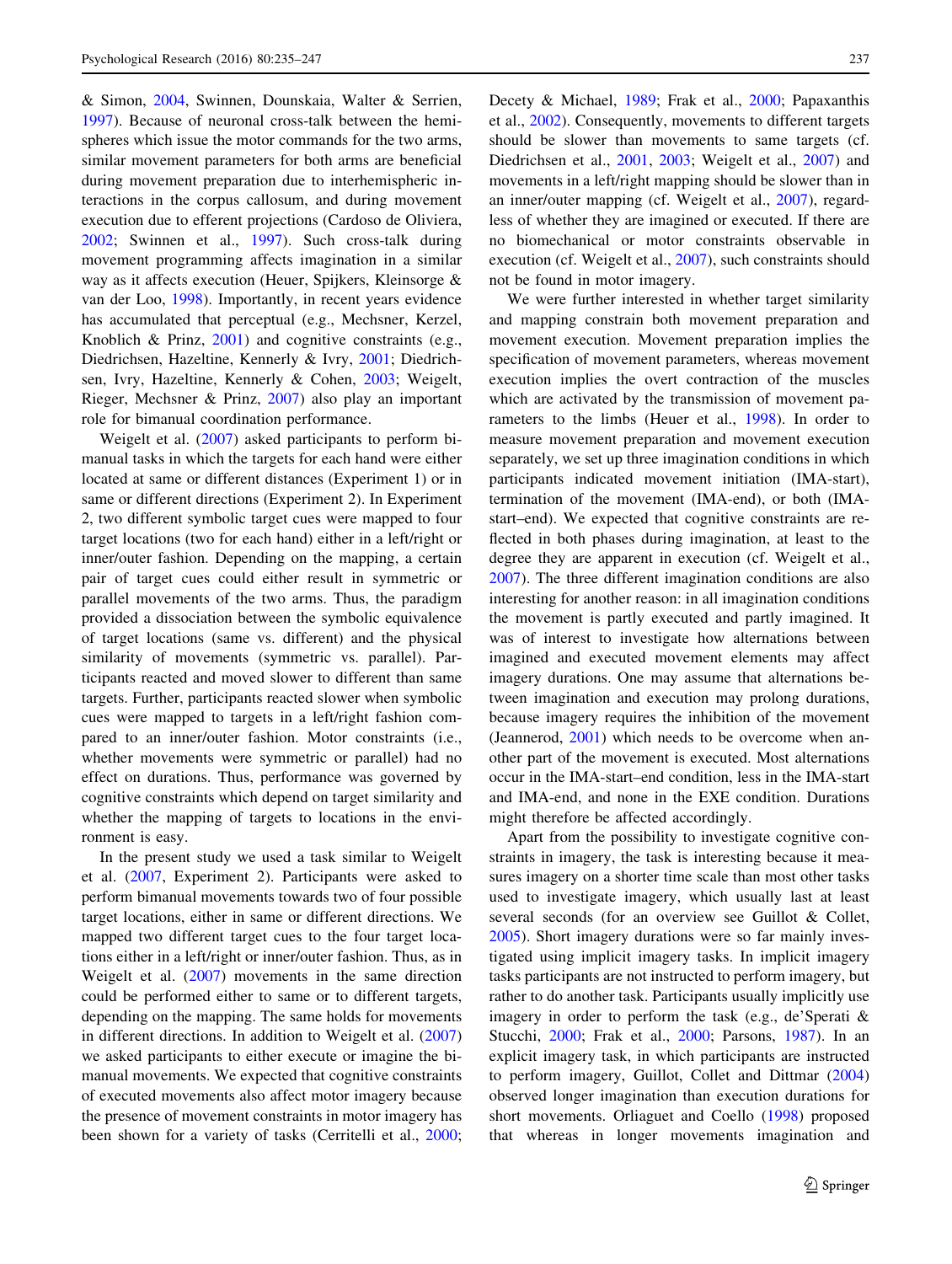execution share similar processing systems, in short movements, imagination and execution are processed differently. However, specific task demands also seem to be important for the temporal equivalence of short movements. Muesseler, Wuehr and Ziessler [\(2014](#page-11-0)) found that in easier conditions response times were shorter in imagination than in execution, but in more difficult conditions they were longer. We had thus no specific expectations about the temporal equivalence of imagination and execution.

In addition to performance, we investigated the strength of kinesthetic/tactile and visual representation of different movement elements during execution and imagination using subjective rating scales. This was of interest first, because even when imagination and execution durations are similar, the movement might still be represented in a slightly different way. Given the equivalence hypothesis, no differences between imagination and execution in the strength of kinesthetic/tactile and visual representations should be observed. However, previous results indicate that kinesthesis/touch and vision might be less strongly represented in imagination than in execution (Rieger & Massen, [2014](#page-11-0)). Second, this allowed us to control whether participants performed the task as instructed. For example, in the IMA-start conditions no measurements were taken after participants released the start buttons, but participants were still asked to imagine performing the movement and pressing the target buttons. Lower strength of representation in the IMA-start condition than in the other imagination conditions might indicate that participants did not perform the task as instructed.

# Methods

## Participants

Originally 24 students participated in the experiment, but one participant was excluded from analysis, because he did not perform the task according to instructions and reported a lack of concentration during the experiment. Mean age of the remaining 23 participants was 24.5 years  $(SD = 5.4 \text{ years})$ . Seventeen were female, and nineteen were right-handed, one left-handed and three ambidextrous, as assessed by the Edinburgh Handedness Inventory (Oldfield, [1971](#page-11-0)). They were paid 9 Euros/h or received course credit for their participation. The experiment was approved by the local ethics committee and participants gave informed consent.

#### Material and apparatus

A picture of the apparatus can be seen in Fig. 1. Stimuli were presented on an HPCompaqLA2206xc monitor (screen resolution 1920  $\times$  1080 pixels, vertical refresh rate

76 Hz) located at a viewing distance of approximately 60 cm from participants. Stimuli consisted of circles and crosses  $(4.8 \times 4.8 \text{ cm})$ . Two stimuli were always presented concurrently in the center of the screen (distance between stimuli centers 6.8 cm). The left stimulus cued the movement of the left arm and the right stimulus cued the movement of the right arm. A go-back signal consisting of a blue square and a fixation cross (each  $0.8 \times 0.8$  cm) were presented in the center of the screen. A board with six buttons (radius 6 cm) was placed at a distance of 20 cm from the edge of the table. The two buttons close to the participants (centers 24 cm from the edge of the table) were the start buttons (distance between centers of buttons: 12 cm). The other buttons were target buttons. They were located at an angle of  $60^{\circ}$  and at a distance of 15 cm in reference to the start buttons. The start buttons measured releases and presses, whereas the target buttons measured only presses. The experiment was programmed using the software Presentation (Version 16.3, [http://www.neurobs.](http://www.neurobs.com) [com](http://www.neurobs.com)).

Single questions were used to assess participants' ease of imagery (from 'very difficult' to 'very easy'), vividness of imagery (from 'not vivid at all' to 'very vivid'), and concentration (from 'very unconcentrated' to 'very concentrated'). In addition, participants were asked eight questions about their strength of representation of kinesthesis/touch (how it feels) and vision during the elements of the movement: being at the start buttons, releasing the start buttons, performing the movement, pressing the target buttons (from 'not at all' to 'very clear'). Pilot data indicated that participants are not able to differentiate clearly between kinesthetic and tactile information in a similar context, thus we did not differentiate between them. An



Fig. 1 Experimental setup: stimuli on the screen and arrangement of the start and target buttons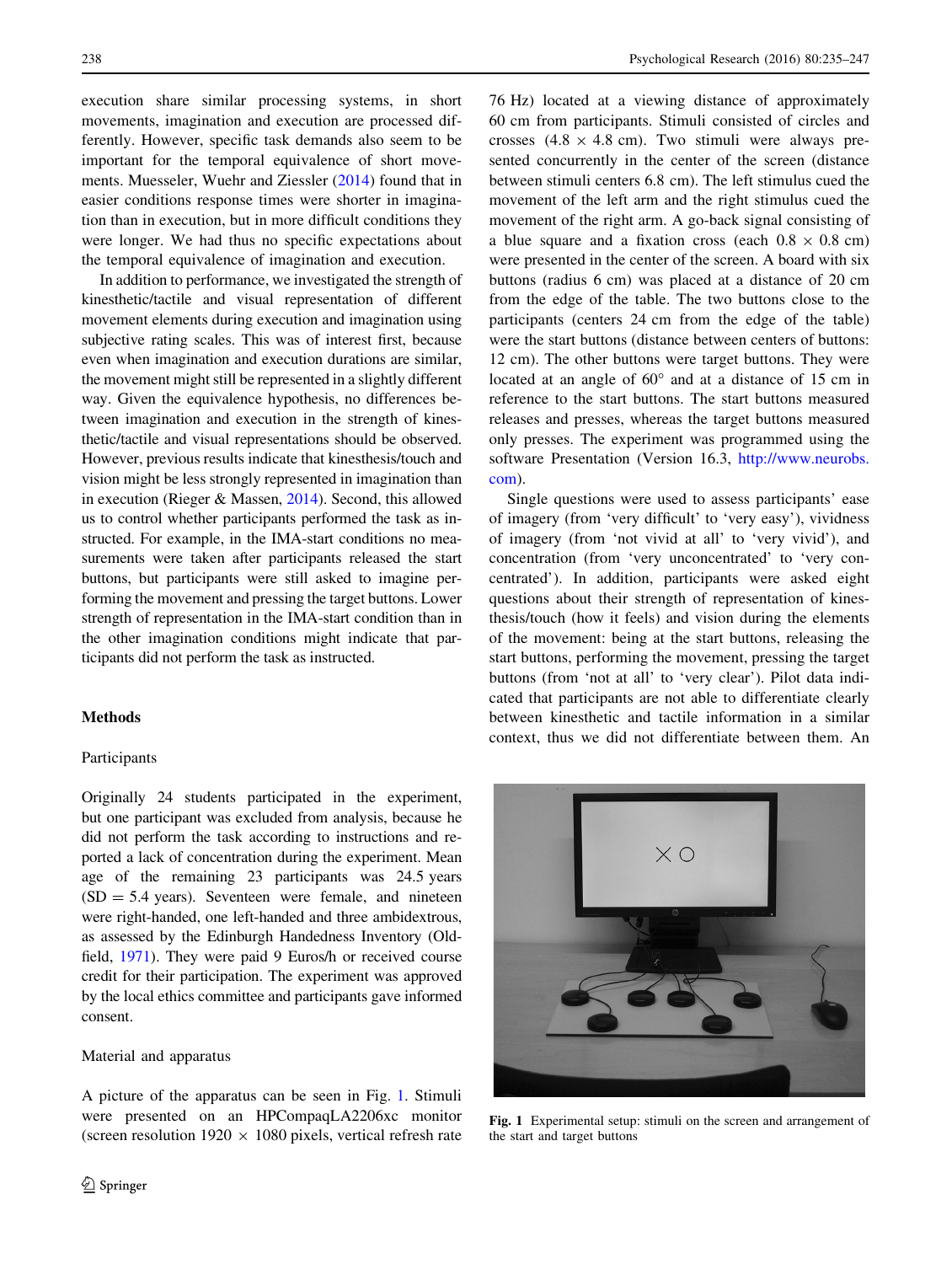example of those questions is: 'I felt/imagined to feel how my fingers pressed the start buttons' (translated from German). Participants gave their ratings on a visual analog scale (15.9 cm), which was presented on the computer screen, by clicking with the computer mouse on the scale. The lowest score was defined as 0 and the highest score as 100.

#### Procedure and design

The procedure within a trial is depicted in Fig. 2. A trial started when participants pressed the two start buttons (start position), followed by the appearance of a fixation cross. The duration of the fixation cross randomly varied (750, 1000, or 1250 ms) to prevent anticipations. After that the stimuli were presented for 200 ms. In the execution condition (EXE) participants were asked to identify the correct target buttons, then release the start buttons, move to the target buttons and press them. A go-back signal was presented 3000 ms after the beginning of the stimuli. It disappeared as soon as participants assumed the start position.

In the three imagination conditions (IMA-start–end, IMA-start, IMA-end) arm movements towards the target buttons were not performed, but imagined. In the IMAstart–end condition participants were asked to indicate the beginning of the imagined arm movement by releasing the hands from the start buttons, to refrain from any further



Fig. 2 Trial procedure and timing for all action conditions. White circles indicate free buttons, black circles indicate button presses, and grey circles indicate button releases. After participants assumed the start position, a fixation cross was presented for 750, 1000 or 1250 ms. Then stimuli appeared for 200 ms on the screen (only one of four possible stimulus combinations is depicted). Participants then performed or imagined to perform the task depending on the action condition. After 3000 ms the go-back signal appeared and was presented until participants assumed the start position. Note that in IMA-end the start position was different from the other conditions. Participants kept their hands on the buttons without pressing them. The go-back signal was therefore presented for a fixed duration of 1000 ms

movement, and to press the start buttons when they arrived at the target buttons in their imagination. In the IMA-start condition participants indicated only the beginning of their imagined arm movement by releasing their hands from the start buttons. In the IMA-end condition the start position was different from the other conditions: at the beginning of a trial participants were asked to rest their hands on the start buttons, but not to press them. Participants were asked to press the start buttons as soon as they arrived at the target buttons in their imagination. Participants then released the start buttons, and were thus again in the start position. Therefore, the go-back signal had a fixed duration of 1000 ms. Participants were instructed to react as fast and accurately as possible in all conditions. During imagination participants were instructed to imagine how it feels to perform the movement. This was done in order to promote an internal imagery perspective and to reduce between participant variability in imagery styles. All instructions were presented in written form on the computer screen. An experimenter was present the whole time in order to make sure participants followed the instructions and to answer any questions.

The four action conditions were performed under two mapping conditions (see Fig. 3). In the inner/outer mapping same stimuli were associated with movements to the inside or outside. In the left/right mapping same stimuli were associated with movements to the left or right side. For instance, in the inner/outer mapping participants may have been asked to move to an inner target button if a cross is presented and an outer target button if a circle is presented. In the left/right mapping, participants may have been asked to move to a left target button if a cross is presented and to a right target button if a circle is presented. The specific mappings were counterbalanced across participants.



Fig. 3 Schematic depictions of the mapping conditions. The task required motor execution and motor imagery to two of four target locations. Circles and crosses served as stimuli, specifying the target for each hand separately. Participants performed the task in two mapping conditions *(innerlouter mapping and left/right mapping)*. In both mappings two different assignments of stimuli to target buttons are possible (only one of those is illustrated for each mapping). The assignments were counterbalanced between participants. Black dots represent the corresponding target buttons for the response. In each mapping, two stimulus combinations result in symmetric (SYM) and parallel (PAR) movements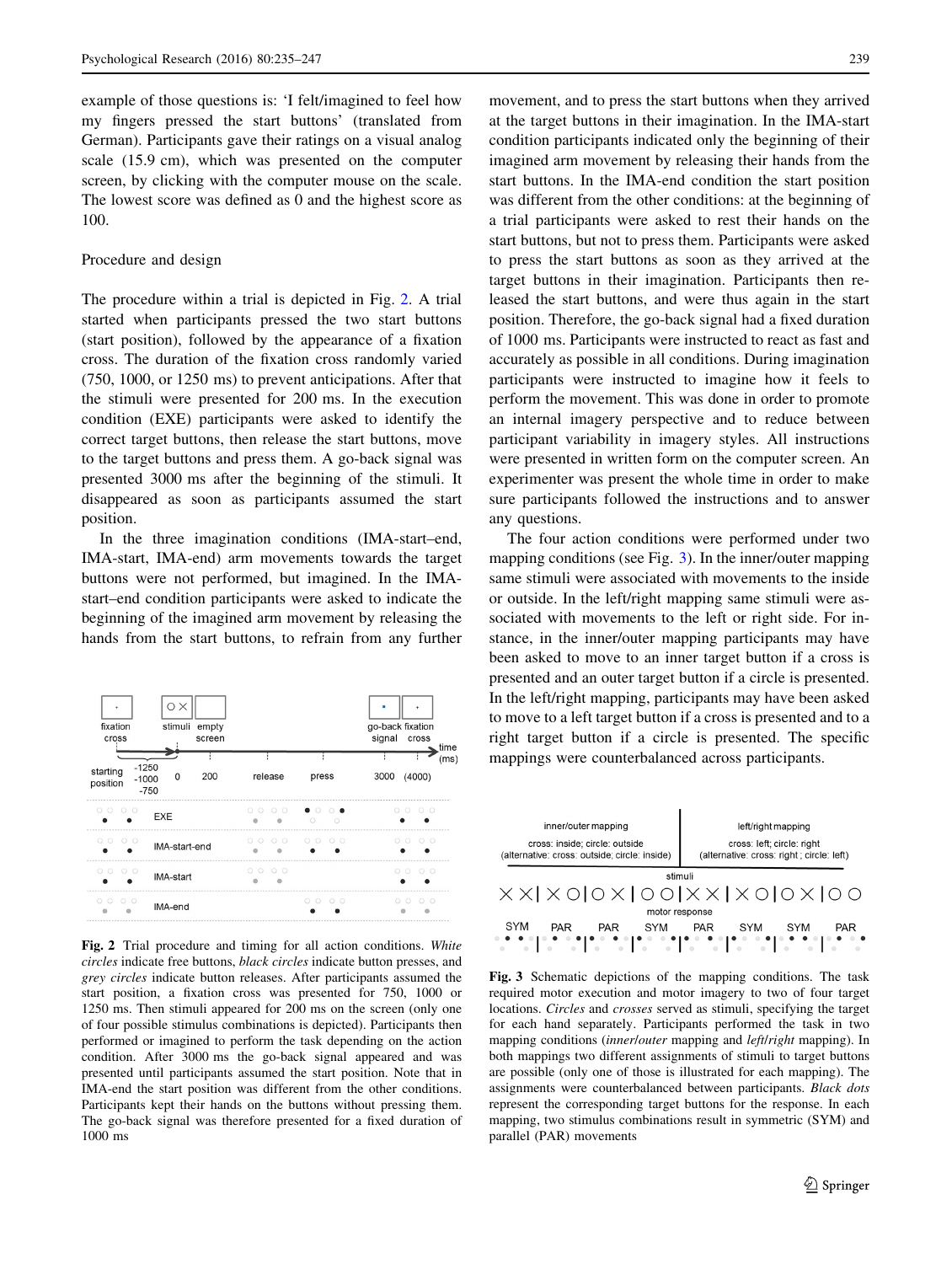Each participant was assessed in two sessions. In the first session participants learned either the inner/outer mapping or the left/right mapping and performed 60 trials as practice. After a short break, another 20 trials were practiced. If they were not executed correctly, those 20 trials were repeated until participants performed all of them correctly  $(M = 1.2$  repetitions in the inner/outer mapping and  $M = 1.8$  repetitions in the left/right mapping). Following the learning of the mapping, participants performed the task in the four action conditions, which were presented blockwise. Each action condition started with 16 practice trials, which were followed by 80 experimental trials. Stimulus combinations were presented in randomized order, with the restriction that the same combination was presented maximally twice in a row. After each action condition, participants answered the questions about ease and vividness of imagery, concentration, and strength of representation. In the second session, approximately 1 week later, participants learned the other mapping. The procedure was the same as in the first session. The order of mapping conditions and the order of action conditions were counterbalanced across participants. The order of action conditions was the same in each session.

#### Data analysis

A total of 3.4 % of the trials were not included in the analysis for the following reasons: (a) participants reacted before the stimuli appeared or within the first 200 ms after the stimuli appeared (anticipations), or (b) participants did not respond to the targets or responded only with one hand. Reaction time (RT) was defined as the median duration participants needed to release the start buttons, and movement time (MT) was defined as the median duration from the release of the start buttons to the press of the target buttons. In addition to RT and MT we calculated the total time of RT and MT (RTMT). All data were averaged over the left and right hand. Note that not all dependent variables are available in all action conditions. Movement errors (movements in which at least one hand terminated at the wrong target button) were included in the analysis because movement errors cannot be determined in the imagination conditions  $(M = 0.4\%$  in EXE). To prevent potential effects of accuracy, participants trained the task as long as they performed a series of 20 correct movements, as described above. Responses to ease and vividness of imagery, concentration, and strength of representation were averaged over the two mappings. Dependent variables were analyzed using repeated-measures analysis of variance (ANOVA). If Mauchly's test indicated that the assumption of sphericity was violated, we report Huynh–Feldt corrected degrees of freedom and  $p$  values. Further comparisons were conducted using t tests with a Sidak-adjusted alpha or additional ANOVAs. Where appropriate we report minimum ( $F_{\text{min}}$ ,  $p_{\text{min}}$ ,  $\eta_{p_{\text{min}}}^2$ ) or maximum ( $F_{\text{max}}$ ,  $p_{\text{max}}$ ,  $\eta_{p_{\text{max}}}^2$ ) statistical values. Pearson correlations between imagination durations and execution durations were calculated separately for all combinations of the factors target and mapping. From those correlations we calculated the average correlation for RT, MT, and RTMT by using  $z$ transformed values (Fisher's z transformation). The correlations reported are reconverted from the average Fisher's z values. Average correlations were compared using Fisher's z test. Statistical significance was set at  $p < 0.05$ .

# Results

Movement preparation: reaction time (RT)

Means and standard errors of RT can be seen in Fig. [4](#page-6-0)a. A repeated-measures ANOVA with the factors action (EXE, IMA-start–end, and IMA-start), target (same, different), and mapping (inner/outer, left/right) was performed on RT. A significant main effect of target,  $F(1, 22) = 13.11$ ,  $p = 0.002$ ,  $\eta_p^2 = 0.37$ , indicated that RT was longer with different  $(M = 487 \text{ ms})$  than with same targets  $(M =$ 445 ms). A significant main effect of action,  $F(2, 44) =$ 8.12,  $p = 0.001$ ,  $\eta_p^2 = 0.27$ , indicated that RT was longer in IMA-start ( $M = 573$  ms) than in EXE ( $M = 399$  ms,  $p = 0.013$ ) and IMA-start–end ( $M = 427$  ms,  $p = 0.011$ ). EXE and IMA-start–end did not differ significantly from each other ( $p = 0.86$ ). All remaining effects were not significant [all  $F<1$  apart from target  $\times$  action:  $F(1, 37) =$ 2.72,  $p = 0.09$ ,  $\eta_p^2 = 0.11$ ].

Movement execution: movement time (MT)

Means and standard errors can be seen in Fig. [4](#page-6-0)b. A repeated-measures ANOVA with the factors action (EXE, IMA-start–end), target (same, different), and mapping (inner/outer, left/right) was performed on MT. A significant main effect of target,  $F(1, 22) = 26.33, p < 0.001$ ,  $\eta_p^2 = 0.55$ , indicated that MT was longer with different  $(M = 667 \text{ ms})$  than with same targets  $(M = 536 \text{ ms})$ . A significant main effect of action,  $F(1, 22) = 8.46$ ,  $p = 0.008$ ,  $\eta_p^2 = 0.28$ , indicated that MT was longer in IMA-start–end ( $M = 673$  ms) than in EXE ( $M = 530$  ms). A significant interaction between action and mapping,  $F(1, 1)$ 22) = 7.28,  $p = 0.013$ ,  $\eta_p^2 = 0.25$ , indicated that MT was longer in the left/right mapping than the inner/outer mapping in EXE (difference  $= -72$  ms,  $p = 0.002$ ), but not in IMA-start–end (difference  $=+10$  ms,  $p = 0.739$ ). All remaining effects were not significant [mapping: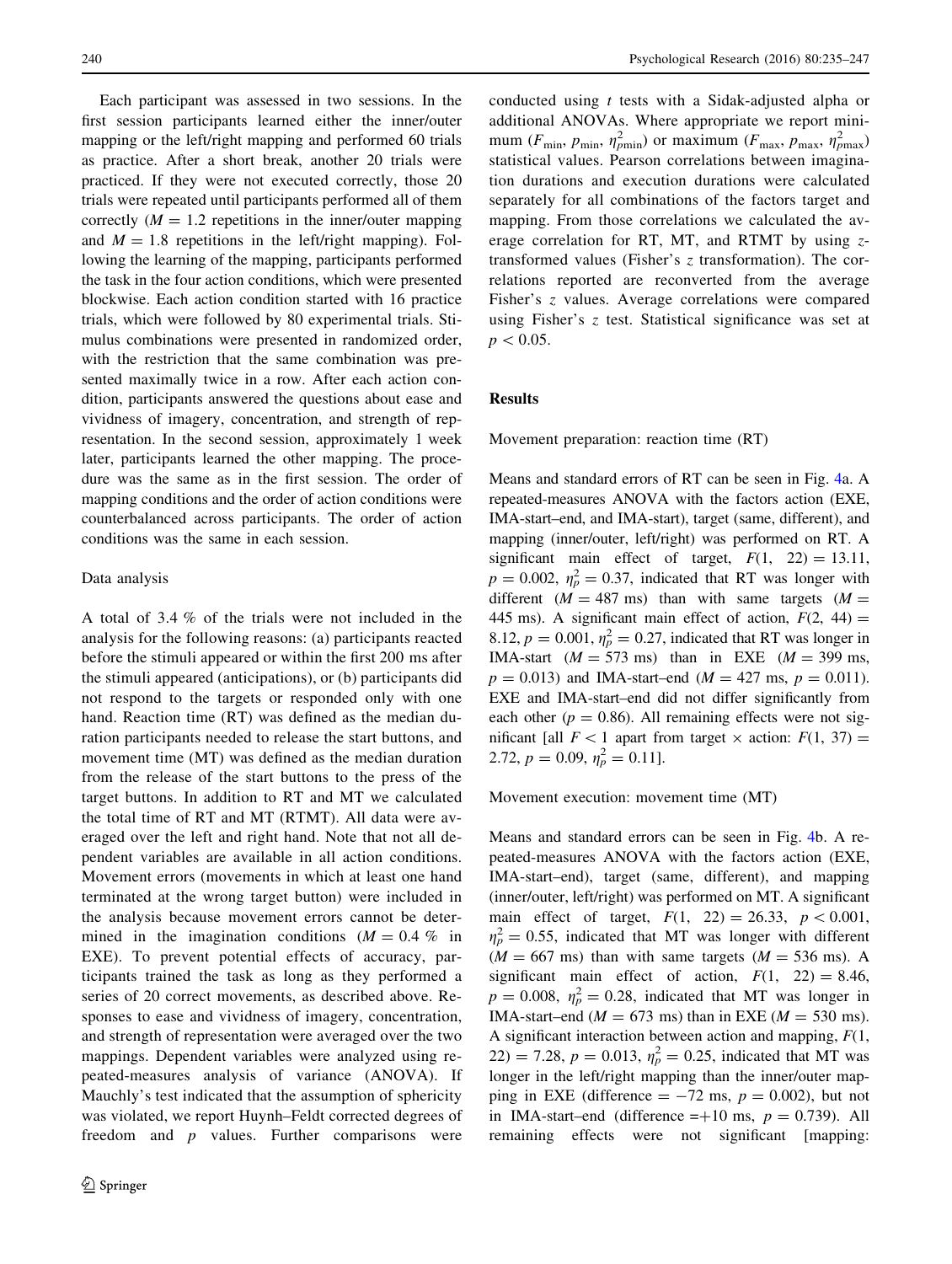<span id="page-6-0"></span> $F(1, 22) = 3.32, p = 0.08, \eta_p^2 = 0.13$ ; mapping  $\times$  target:  $F(1, 22) < 1$ ; target  $\times$  action:  $F(1, 22) = 2.68$ ,  $p = 0.12$ ,  $\eta_p^2 = 0.11$ ; target  $\times$  mapping  $\times$  action:  $F(1, 22) < 1$ .

Movement preparation and movement execution (RTMT)

Means and standard errors can be seen in Fig. 4c. A repeated-measures ANOVA with the factors action (EXE, IMA-start–end, IMA-end), target (same, different), and mapping (inner/outer, left/right) was performed on RTMT. A significant main effect of target,  $F(1, 22) = 35.38$ ,  $p < 0.001$ ,  $\eta_p^2 = 0.62$ , indicated that RTMT was longer with different  $(M = 1081 \text{ ms})$  than with same targets  $(M = 913 \text{ ms})$ . A significant main effect of mapping,  $F(1,$ 22) = 7.22,  $p = 0.013$ ,  $\eta_p^2 = 0.25$  indicated that RTMT was longer in the left/right mapping  $(M = 1024 \text{ ms})$  than the inner/outer mapping  $(M = 970 \text{ ms})$ . A significant main effect of action,  $F(2, 44) = 5.2; 7 p = 0.009, \eta_p^2 = 0.19$ indicated that RTMT was longer in IMA-start–end



Fig. 4 Mean reaction times (RT, a), movement times (MT, b), and combined RT and MT (RTMT, c), depending on target, mapping, and action. Error bars represent standard errors

 $(M = 1100 \text{ ms})$  than in EXE  $(M = 929 \text{ ms}, p = 0.039)$ and IMA-end ( $M = 963$  ms,  $p = 0.034$ ). EXE and IMAend did not differ significantly from each other ( $p = 0.90$ ). All remaining effects were not significant [action  $\times$  mapping:  $F(1, 44) = 2.74$ ,  $p = 0.08$ ,  $\eta_p^2 = 0.1$ ; mapping  $\times$ target:  $F(1, 22) < 1$ ; target  $\times$  action:  $F(1, 30) = 1.94$ ,  $p =$ 0.17,  $\eta_p^2 = 0.08$ ; target  $\times$  mapping  $\times$  action:  $F(1, 44) =$ 1.12,  $p = 0.34$ ,  $\eta_p^2 = 0.05$ ].

Correlations between durations of imagination and execution

Correlations between durations of imagination and execution are shown in Table [1.](#page-7-0) Correlations ranged from  $r = 0.27$  to  $r = 0.83$  (critical r for a test against zero = 0.35). The average correlations of RT, MT, and RTMT did not significantly differ from each other  $(RT \times MT)$ :  $Z = 1.71, p = 0.09; RT \times RTMT: Z = 1.78, p = 0.08;$  $MT \times RTMT$ :  $Z = 0.07$ ,  $p = 0.94$ ).

Ease and vividness of imagery, concentration, and strength of representation

Means and standard errors of ease of imagery, vividness of imagery, and concentration can be seen in Table [2.](#page-7-0) Repeated-measures ANOVAs with the factor action (IMAstart–end, IMA-start, IMA-end) revealed no significant effect of action on ease of imagery,  $F(2, 44) < 1$ , and on vividness of imagery,  $F(2, 44) < 1$ . A repeated-measures ANOVA with the factor action (EXE, IMA-start–end, IMA-start, IMA-end) revealed no significant effect of action on concentration,  $F(3, 66) = 1.22, p = 0.31$ ,  $\eta_p^2 = 0.05$ .

Means and standard errors of strength of representation can be seen in Fig. [5.](#page-7-0) A repeated-measures ANOVA with the factors action (EXE, IMA-start–end, IMA-start, IMAend), modality (kinesthesis/touch, vision) and movement element (button presses at start position, releasing start buttons, movement to target buttons, and pressing target buttons) was performed on strength of representation. A significant interaction between action and modality,  $F(3)$ , 63) = 5.58,  $p = 0.002$ ,  $\eta_p^2 = 0.21$  was observed. All remaining effects were not significant [action:  $F(2)$ ,  $36) = 1.22$ ,  $p = 0.30$ ,  $\eta_p^2 = 0.06$ ; modality:  $F(1,$ 21) = 3.88,  $p = 0.06$ ,  $\eta_p^2 = 0.16$ ; movement element:  $F(3, 1)$ 63) = 2.02,  $p = 0.12$ ,  $\eta_p^2 = 0.09$ ; action  $\times$  movement element:  $F(5, 104) = 1.65, p = 0.16, \eta_p^2 = .07;$ modality  $\times$  movement element:  $F(2, 48) = 1.75$ ,  $p =$ 0.18,  $\eta_p^2 = 0.08$ ; action  $\times$  modality  $\times$  movement element:  $F(6, 133) < 1$ .

For a more detailed analysis of the interaction between action and modality, we calculated repeated-measures ANOVAs with the factors modality and movement element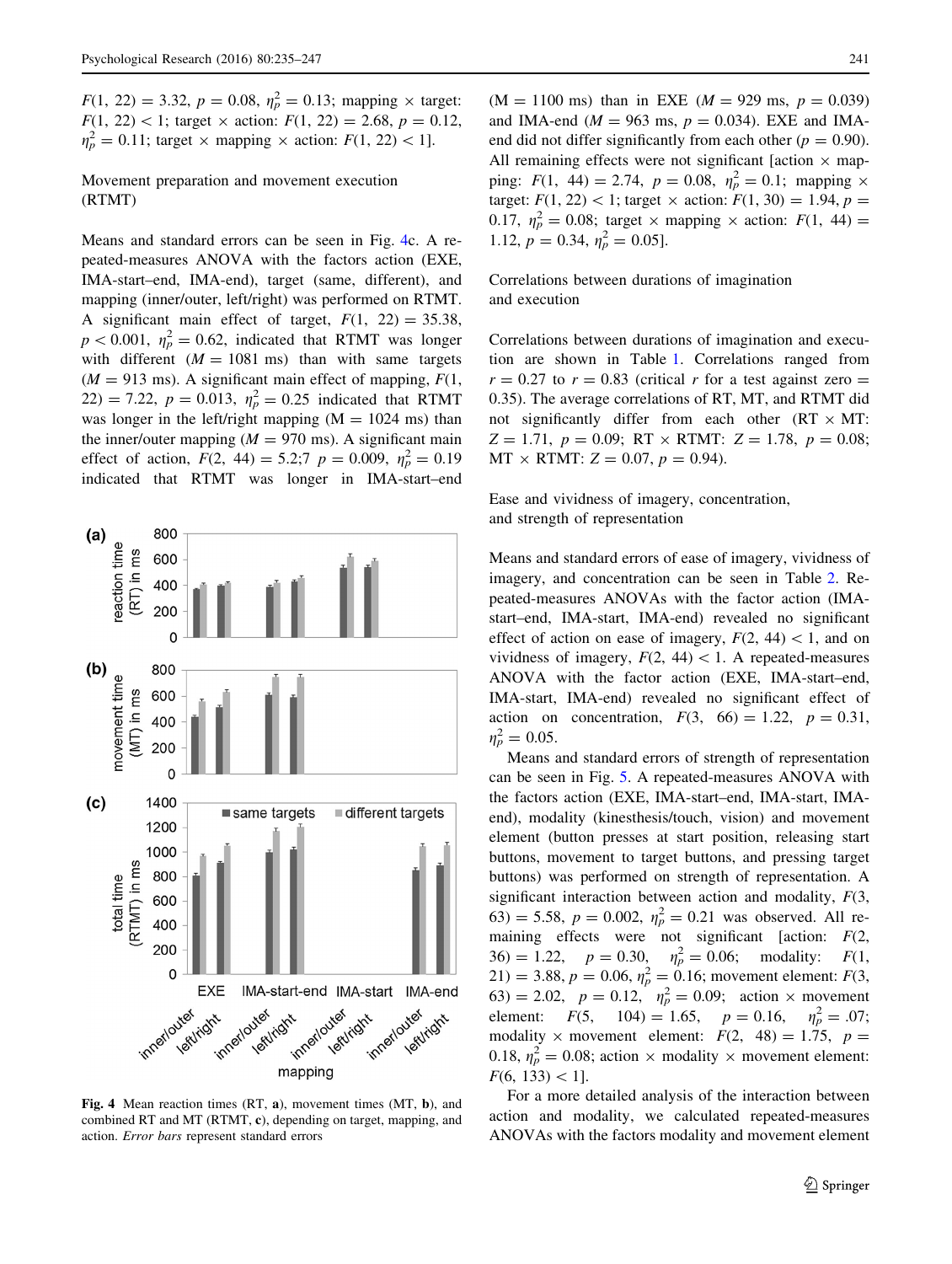|                            | Inner/outer mapping |                   | Left/right mapping |                   | Average |
|----------------------------|---------------------|-------------------|--------------------|-------------------|---------|
|                            | Same targets        | Different targets | Same targets       | Different targets |         |
| RT                         |                     |                   |                    |                   |         |
| $EXE \times IMA-start-end$ | 0.28                | $0.45*$           | $0.47*$            | 0.27              | $0.37*$ |
| $EXE \times IMA-start$     | $0.37*$             | 0.32              | $0.42*$            | $0.35*$           |         |
| МT                         |                     |                   |                    |                   |         |
| $EXE \times IMA-start-end$ | $0.60*$             | $0.68*$           | $0.75*$            | $0.83*$           | $0.73*$ |
| <b>RTMT</b>                |                     |                   |                    |                   |         |
| $EXE \times IMA-start-end$ | $0.61*$             | $0.72*$           | $0.70*$            | $0.73*$           | $0.74*$ |
| $EXE \times IMA$ -end      | $0.70*$             | $0.81*$           | $0.74*$            | $0.81*$           |         |

<span id="page-7-0"></span>Table 1 Pearson correlations of executed (EXE) and imagined (IMA-start–end, IMA-start, IMA-end) movements depending on mapping and target condition, and averaged over those conditions, separately for reactions times (RT), movement times (MT) and total times (RTMT)

 $RT$  reaction time,  $MT$  movement time,  $RTMT$  total time, i.e., reaction time and movement time

\*  $p < 0.05$  (critical  $r = 0.35$ )

Table 2 Means and standard deviations (in parenthesis) of participants' rating of the ease of imagery, vividness of imagery, and concentration during the task, separately for each action condition

|                           | EXE     | IMA-start-end | <b>IMA-start</b> | IMA-end |
|---------------------------|---------|---------------|------------------|---------|
| Ease of imagery           | -       | 68 (16)       | 71 (17)          | 68 (16) |
| Vividness of imagery      | -       | 69 (16)       | 66 (18)          | 66 (16) |
| Concentration during task | 79 (14) | 78 (11)       | 74 (16)          | 74 (12) |



Fig. 5 Mean strength of representation depending on action and modality. Error bars represent standard errors

for each action condition separately. A main effect of modality in EXE indicated that the strength of representation was higher for kinesthesis/touch than vision (difference = 11,  $F(1, 22) = 18.4, p < .001, \eta_p^2 = 0.46$ ). No such effect was observed in any of the imagination conditions (IMA-start–end: difference = 4; IMA-end: difference = 0; IMA-end: difference = 4;  $F_{\text{max}}(1, 22) = 1.4$ ,  $p_{\min} = 0.25$ ,  $\eta_{p_{\max}}^2 = 0.06$ ). Further, separate ANOVAs for each modality with the factors action and movement element were computed. The representation of kinesthesis/touch was stronger in EXE than in the imagination conditions ( $F_{\text{min}}(1, 22) = 5.7$ ,  $p_{\text{max}} = 0.026$ ,  $\eta_{\text{pmin}}^2 = 0.21$ ),

but the representation of vision did not significantly differ between action conditions  $(F_{\text{max}}(1, 22) < 1)$ .

# Discussion

The aim of the present study was to investigate the influence of cognitive constraints on motor imagery. For this aim we compared three imagination conditions (IMA-start–end, IMA-start, IMA-end) with overt execution (EXE) in a bimanual coordination task. Participants performed movements of both arms towards same or different targets, which were mapped to target locations in an inner/outer fashion or a left/right fashion. Movement preparation and movement execution were longer to different targets than to same targets. Total time was longer with the left/right mapping than with the inner/outer mapping. Movement preparation was longer in IMA-start than in EXE and movement execution was longer in IMA-start–end than in EXE. Correlations of imagined and executed movements were all positive. The strength of representation of vision did not significantly differ between action conditions, but kinesthesis/touch was represented stronger during execution than imagination.

We observed that movements to different targets were prepared and executed slower than movements to same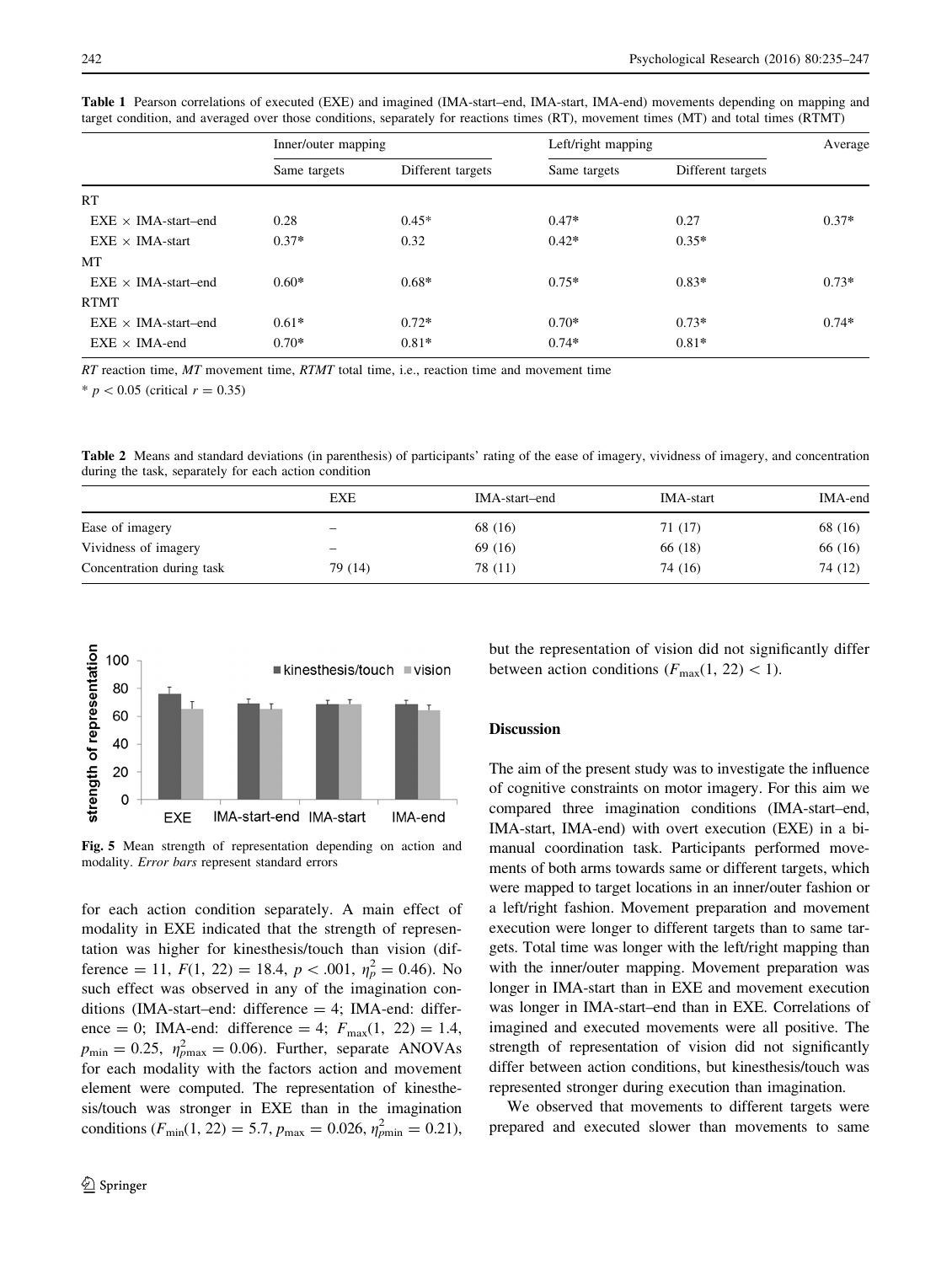targets. This is in accordance with previous results showing that target similarity affects movement preparation and movement execution (Weigelt et al., [2007](#page-12-0)). One may argue that the increased duration with different targets arises due to participants' need to decode two different stimuli rather than two similar stimuli. However, in a similar task Weigelt et al. [\(2007\)](#page-12-0) used stimulus masking (in order to ensure that participants start processing stimuli immediately) and response precuing (Rosenbaum, [1983](#page-11-0)). They showed that the target similarity effect was still present with a precuing interval of 500 ms. At this time both cues must have been fully processed. Thus, slower movements towards different targets than towards same targets reflect a cognitive constraint of bimanual coordination (Weigelt et al., [2007\)](#page-12-0). As we observed such an effect in all action conditions, the data indicate that this cognitive constraint is present in motor imagery. We further observed longer total times with a left/ right mapping than an inner/outer mapping in all action conditions. Better performance in a symmetrically arranged, easier environment represents another cognitive constraint of bimanual coordination (Weigelt et al., [2007\)](#page-12-0), and our data indicate that this cognitive constraint is also present in motor imagery. Further, our data showed positive correlations between the durations of imagined and executed movements. This shows that participants, who were slower in execution than others, were also slower in imagination. This provides further evidence for a functional similarity of imagination and execution. The present results complement and extend previous findings showing that effects of neuronal cross-talk during programming of bimanual movements are apparent in motor imagery (Heuer et al., [1998](#page-11-0)). In addition, they go in line with neurological findings showing that stimulus and coordination constraints influence imagination and execution in a similar way (Oullier et al., [2005\)](#page-11-0).

If task performance had been limited by biomechanical or motor constraints, slower parallel than symmetric movements should have been observed. Such an effect should have been apparent in an interaction between mapping and target, such that the difference between same and different targets is larger in the inner/outer mapping than in the left/right mapping. When participants are instructed with an inner/outer mapping, same targets coincide with symmetric movements and different targets coincide with parallel movements. When participants are instructed with a left/right mapping, same targets coincide with parallel movements and different targets coincide with symmetric movements. However, parallel movements were not significantly slower than symmetric movements, not even during execution. Thus, we conclude that performance in the present task was not limited by biomechanical or motor constraints. This is in line with previous findings using similar tasks (Diedrichsen et al., [2001,](#page-11-0) [2003;](#page-11-0) Kunde, Krauss & Weigelt, [2009;](#page-11-0) Weigelt et al., [2007](#page-12-0)).

We did not observe significantly longer durations with the left/right than the inner/outer mapping when we analyzed movement preparation and movement execution separately. However, such an effect was observed in total times. These findings partly diverge from the results of Weigelt et al. ([2007\)](#page-12-0), who observed longer durations in movement preparation (but not movement execution) with the left/right mapping than with the inner/outer mapping. One explanation for the present results might be that some participants initiated their movements before they had fully prepared it. The observation of a longer preparation phase in the IMA-start condition might be explained in a similar way: in all action conditions participants were instructed to start their movement only when they knew to which targets they should move. By this means we intended to separate movement preparation from movement execution. However, it might be that in EXE and IMA-start–end participants initiated their movements too early, whereas in IMA-start they initiated their movement after finishing movement preparation. IMA-start differs from the other action conditions, because no further timing was indicated by participants after movement initiation. This might have enforced participants to finish movement preparation completely, before they indicated movement initiation.

Several explanations are possible for the observation that movement execution was longer in IMA-start–end than in EXE. First, it might be that people attend more to the details of a movement during imagination than during execution. For instance, during imagination of a complex gymnastic vault participants report acoustic and kinesthetic representations, whereas those representations are not reported to the same degree during execution (Calmels, Holmes, Lopez & Naman, [2006\)](#page-10-0). If movements are highly automated, attention to details may disrupt automatic processes and performance (Beilock, Carr, Mahon & Starkes, [2002](#page-10-0); Logan & Crump, [2009\)](#page-11-0). Correspondingly, attention to details during imagery is assumed to result in longer imagery than execution durations (Calmels et al., [2006](#page-10-0)). However, our results indicate that neither kinesthesis/touch nor vision is represented stronger during imagination than execution. Second, in IMA-start–end the actual hand positions when indicating target presses (at start buttons) were different from the imagined hand positions (at target buttons) and correspondingly the actual hand trajectories and the imagined hand trajectories also differed. This may have resulted in interference and thus longer durations. However, the same interference should have occurred in IMA-end, which did not take significantly longer than EXE, rendering this explanation unlikely. A third explanation, which most likely explains the present data, is that alternations between execution (indicating the start), inhibition (imagined movement), and again execution (indicating the end) in IMA-start–end might have made the task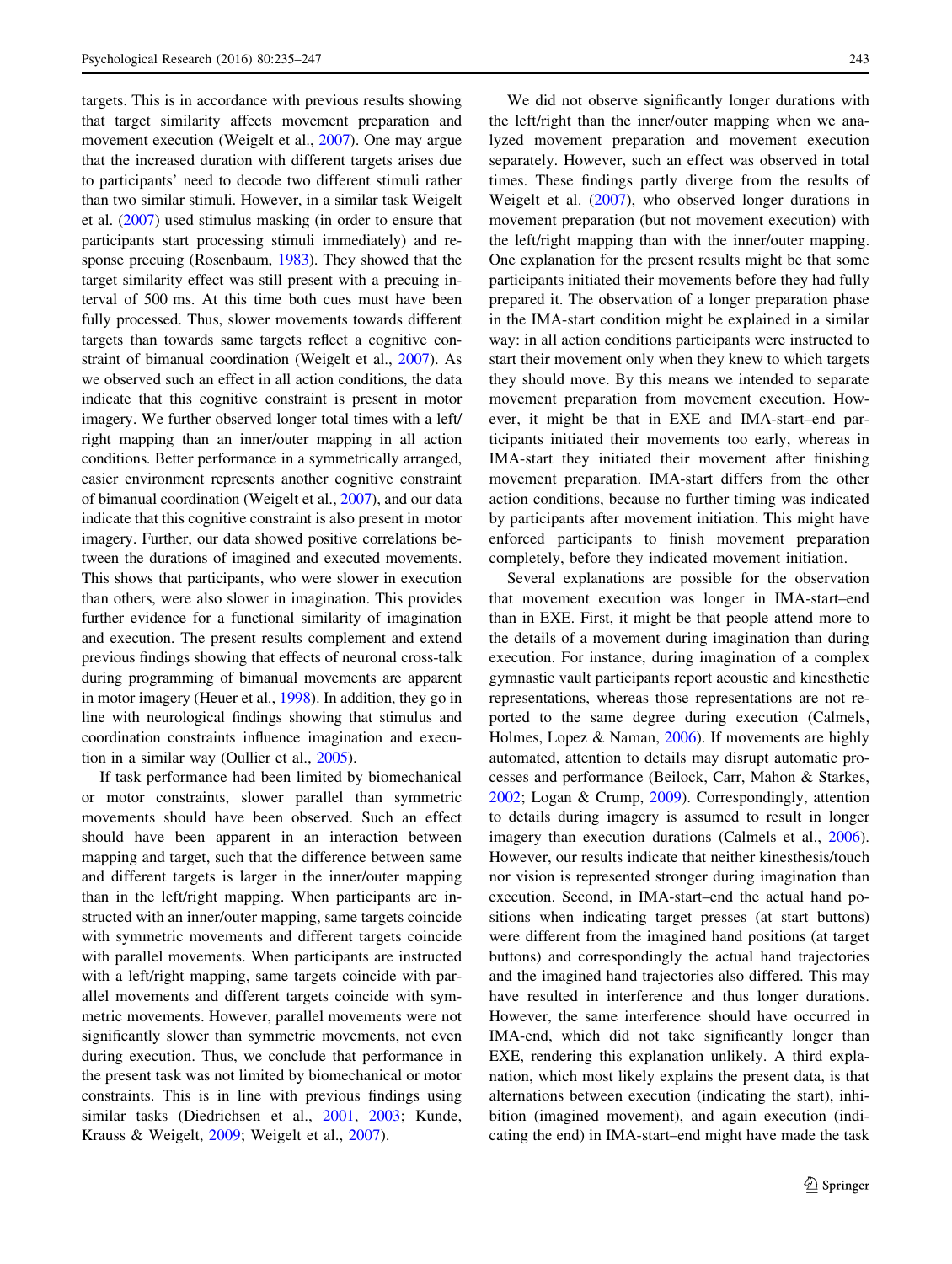more difficult, resulting in longer durations in this condition. No inhibition was required in EXE, and only one alternation between inhibited (imagined start and movement) and executed (indicating the end) movement elements was necessary in IMA-end.

Interestingly, imagination durations of the whole task were only longer in IMA-start–end than EXE, but IMA-end and EXE did not significantly differ from each other. This challenges the assumption that imagination durations of short movements  $( $3$  s)$  are always longer than execution durations (Grealy & Shearer, [2008\)](#page-11-0). If temporal equivalence depends on task duration, we should have found longer imagination than execution durations in all imagination conditions, which was not the case. An explanation might be that rather than (or in addition to) the duration of a task, the characteristics of the movement are important even in relatively short movements. In the present study we used short and simple arm movements. In contrast, walking as investigated by Grealy and Shearer [\(2008](#page-11-0)) is relatively long and includes the whole body.

If the result of longer durations in IMA-start–end in comparison to the other action conditions is indeed due to alternations between inhibition and execution, this has important implications for the way imagination conditions are realized in future research using similar tasks. The IMA-start–end condition has the advantage that it is the only condition which offers a way to measure movement preparation and movement execution separately from each other. However, it has the disadvantage that imagination durations are more likely to be longer than execution durations compared to other imagination conditions. If one is not interested in having a separate measure for the execution phase (and one should bear in mind that movement preparation and movement execution are not always clearly separated), it might be advisable to measure the duration of imagery in a similar way as in the IMA-end condition. Vividness of imagery, ease of imagery, and the strength of representation of vision and kinesthesis/touch did not differ significantly between imagination conditions. Thus, none of the imagination conditions seems to be more difficult to imagine than the others.

We were further interested in the strength of kinesthetic/tactile and visual representations during imagination in comparison to execution. We therefore assessed the strength of representation of those two modalities after each action condition. Kinesthesis/touch was represented stronger than vision in execution, which was not the case in imagination. Correspondingly, kinesthesis/touch was more strongly represented in execution than in imagination. The present results are partly consistent with previous findings which indicated stronger visual and kinesthetic representations in execution than in imagination in a drawing task (Rieger & Massen, [2014\)](#page-11-0). In the present study, the lower strength of representation of kinesthesis/touch in imagination than in execution might be caused by the absence of tactile and kinesthetic feedback from some movement elements during imagery. However, as tactile/kinesthetic feedback was not absent in all movement elements in the different imagination conditions, one could have expected that action conditions and movement elements interact with each other. This was not the case. It is possible that participants were not able to report their representations of each movement element separately. Rather, reports may have been influenced by the overall impression of representations during the whole movement. No significant difference between imagination and execution was found in the strength of visual representations. One explanation might be that in the present task visual representations do not depend on the movement itself, but rather on the visibility of the movement space. When participants perform reaching movements they do not watch their hands, but rather look at the target location before the movement is initiated (Helsen, Elliott, Starkes & Ricker, [2000](#page-11-0)). In the present study, it was not necessary to imagine this visual aspect of the task, as the target buttons were visible to participants during all action conditions. Given this, one may have expected a stronger representation of target presses than of other movement elements. Again, it might be that reports were influenced by the overall impression of representations during the whole movement. However, no differences in strength of kinesthetic/tactile and visual representations between movement elements might also indicate that participants complied with the instructions to imagine the whole movement in all imagination conditions. Compliance with the instructions is further supported by the ratings of vividness of imagery and ease of imagery, which did not differ significantly between imagination conditions, and concentration, which did not differ significantly between all action conditions.

We emphasized that in contrast to previous studies, which investigated biomechanical and motor constraints in imagery, we investigated cognitive constraints. One may, however, argue that constraints which are observed in imagery are always cognitive, as no overt movement takes place (e.g., Oullier et al., [2005\)](#page-11-0). It is indeed not always easy to distinguish between motor and perceptual-cognitive constraints. Particularly, much debate exists concerning the contribution of the respective constraints in coordination performance (e.g., Oullier et al., [2005](#page-11-0); Mechsner et al., [2001](#page-11-0); Swinnen & Wenderoth, [2004\)](#page-12-0). However, we do not think that the presence or absence of constraints in imagery is an adequate method to distinguish between motor-related or cognitive constraints. First, we think it is difficult to conceive how inertial and gravitational constraints (Papaxanthis et al., [2002](#page-11-0), [2003](#page-11-0)) or performance differences between the left and the right hand (Decety & Michael,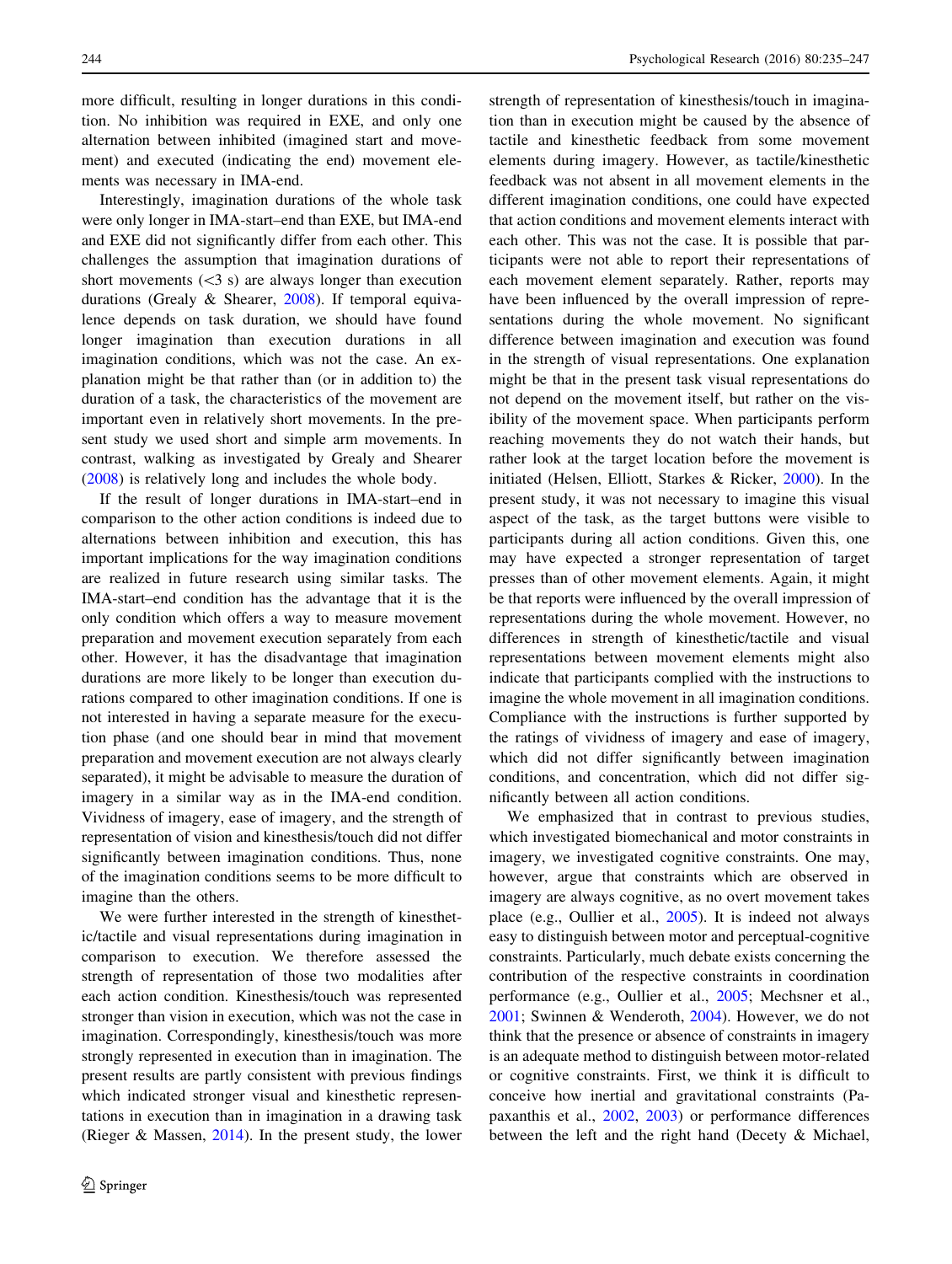<span id="page-10-0"></span>1989), which are present in imagery, could be regarded as 'cognitive'. Second, studies using functional brain imaging indicate activation of similar brain areas during imagination and execution, which extend to motor-related areas (e.g., Hanakawa et al., [2003](#page-11-0); Lotze et al., [1999\)](#page-11-0). Thus, we think that not only cognitive, but also motor constraints can be present in imagery. However, we admit that it is sometimes difficult to distinguish between cognitive and motor processes. But this applies not only to imagination, but also to execution.

The results of the present study have implications for mental practice, in which motor imagery is used in a systematic way in order to improve performance (Driskell, Copper & Moran, [1994](#page-11-0)). First, our results and previous results (Heuer et al., [1998;](#page-11-0) Oullier et al., [2005\)](#page-11-0) suggest that different types of coordination constraints are present in imagery. Thus, it should be possible to effectively apply mental practice to activities which require a high amount of coordination between different limbs, like rowing. Second, our results suggest that functional equivalence of imagination and execution can occur in very short reactions to a stimulus. Thus, mental practice might be successfully applied to very short reactions, like starting to sprint when the start signal is given in a sprinting competition. Mental practice for movements of short durations has so far mainly been investigated using sequential movements similar to piano playing (e.g., Pascual-Leone et al., [1995](#page-11-0)), but to the best of our knowledge not for short reactions to stimuli. Third, alternations between inhibited and executed movement elements might be problematic in mental practice. Multiple alternations between inhibited and executed movement elements might weaken the effects of mental practice due to switching costs which disturb the flow of the movement. Fourth, when designing mental practice interventions, great care should be taken about the choice of modalities which are used for practice, because of taskdependent differences. For example, reaching movements as in the present study require a stronger representation of kinesthesis/touch, whereas other tasks like drawing (Rieger & Massen, [2014\)](#page-11-0) require a stronger representation of vision.

# Conclusion

In conclusion, results confirm that slower movements to different than same targets represent the primary constraint of bimanual coordination in symbolically cued reaching movements (Diedrichsen et al., [2003;](#page-11-0) Weigelt et al., [2007](#page-12-0)). We were able to show that cognitive constraints (moving to same targets and moving in an 'easy' environment) of bimanual coordination are present in motor imagery. Even though movement durations were short  $(<1 s)$ , mostly no significant differences between durations of imagination

and execution were observed. The functional equivalence of imagination and execution is further reflected in positive correlations between durations of imagination and execution. This strengthens the hypothesis that motor imagery is based on similar processes as motor execution. However, alternations of executed and inhibited movement elements might prolong imagery durations. Further, not all aspects of a movement might be represented equally strongly in imagination and execution.

Acknowledgments This work was financially supported by a grant from the Austrian Science Fund (FWF): P24940-B25 to the second author. We thank Andrea Schartner for her help with data collection and preparatory data analysis.

Conflict of interest The authors do not have a financial relationship with the organization that sponsored the research. We have full control of all primary data and we agree to allow the journal to review our data if requested.

Ethical standard The study has been approved by the local ethics committee and all persons gave informed consent prior to their inclusion in the study.

Open Access This article is distributed under the terms of the Creative Commons Attribution License which permits any use, distribution, and reproduction in any medium, provided the original author(s) and the source are credited.

#### References

- Barr, K., & Hall, C. (1992). The use of imagery by rowers. International Journal of Sport Psychology, 23, 243–261.
- Beilock, S. L., Carr, T. H., MacMahon, C., & Starkes, J. L. (2002). When paying attention becomes counterproductive: impact of divided versus skill-focused attention on novice and experienced performance of sensorimotor skills. Journal of Experimental Psychology: Applied, 8, 6–16.
- Calmels, C., Holmes, P., Lopez, E., & Naman, V. (2006). Chronometric comparison of actual and imaged complex movement patterns. Journal of Motor Behavior, 38, 339–348.
- Cardoso de Oliveira, S. (2002). The neuronal basis of bimanual coordination: recent neurophysiological evidence and functional models. Acta Psychologica, 110, 139–159.
- Cerritelli, B., Maruff, P., Wilson, P., & Currie, J. (2000). The effect of an external load on the force and timing components of mentally represented actions. Behavioural Brain Research, 108, 91–96.
- Chabeauti, P. Y., Assaiante, C., & Vaugoyeau, M. (2012). Extreme short-term environmental constraints do not update internal models of action as assessed from motor imagery in adults. Neuroscience, 222, 69–74.
- De'Sperati, C., & Stucchi, N. (2000). Motor imagery and visual event recognition. Experimental Brain Research, 133, 273–278.
- Decety, J., & Jeannerod, M. (1996). Mentally simulated movements in virtual reality: does Fitts's Law hold in motor imagery? Behavioural Brain Research, 72, 127–134.
- Decety, J., Jeannerod, M., & Prablanc, C. (1989). The timing of mentally represented actions. Behavioural Brain Research, 34, 35–42.
- Decety, J., & Michel, F. (1989). Comparative analysis of actual and mental movement times in two graphic tasks. Brain and Cognition, 11, 87–97.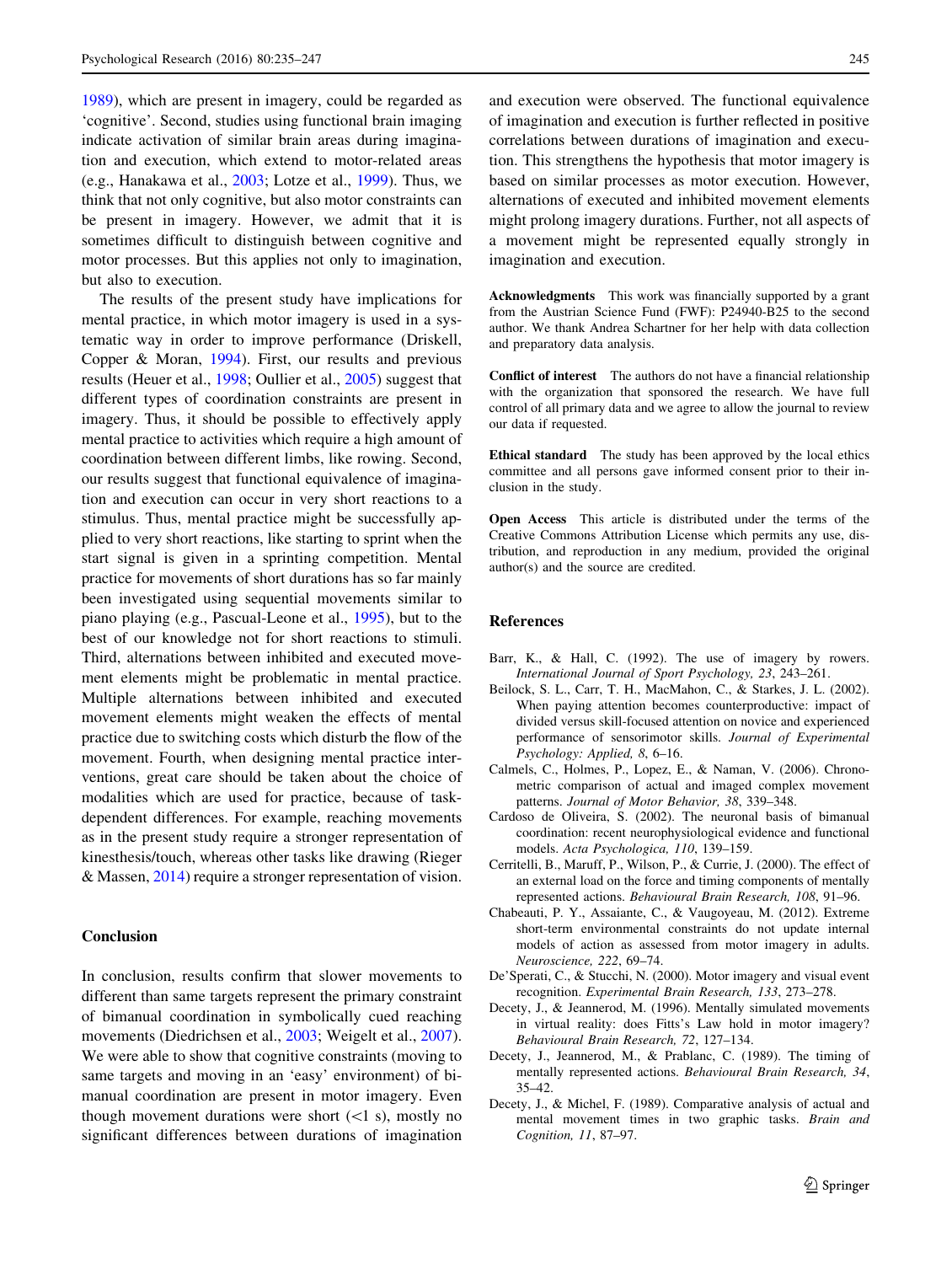- <span id="page-11-0"></span>Diedrichsen, J., Hazeltine, E., Kennerley, S., & Ivry, R. B. (2001). Moving to directly cued locations abolishes spatial interference during bimanual actions. Psychological Science, 12(6), 493–498.
- Diedrichsen, J., Ivry, R. B., Hazeltine, E., Kennerly, S., & Cohen, A. (2003). Bimanual inference associated with the selection of target locations. Journal of Experimental Psychology: Human Perception and Performance, 29(1), 64–77.
- Driskell, J. E., Copper, C., & Moran, A. (1994). Does mental practice enhance performance? Journal of Applied Psychology, 79(4), 481–492.
- Fitts, P. M. (1954). The information capacity of the human motor system in controlling the amplitude of movement. Journal of Experimental Psychology, 47, 381–391.
- Frak, V., Paulignan, Y., & Jeannerod, M. (2000). Orientation of the opposition axis in mentally simulated grasping. Experimental Brain Research, 136, 120–127.
- Glover, S., Dixon, P., Castiello, U., & Rushworth, M. F. S. (2005). Effects of an orientation illusion on motor performance and motor imagery. Experimental Brain Research, 166, 17–22.
- Grealy, M. A., & Shearer, G. F. (2008). Timing processes in motor imagery. European Journal of Cognitive Psychology, 20(5), 867–892.
- Guillot, A., & Collet, C. (2005). Duration of mentally simulated movement: a review. Journal of Motor Behavior, 37(1), 10–20.
- Guillot, A., Collet, C., & Dittmar, A. (2004). Relationship between visual vs. kinesthetic imagery, field dependence-independence and complex motor skills. Journal of Psychophysiology, 18, 190–199.
- Hanakawa, T., Honda, M., Okada, T., Fukuyama, H., & Shibasaki, H. (2003). Neural correlates underlying mental calculation in abacus experts: a functional magnetic resonance imaging study. Neuroimage., 19, 296–307.
- Helsen, W. F., Elliott, D., Starkes, J. L., & Ricker, K. L. (2000). Coupling of eye, finger, elbow, and shoulder movements during manual aiming. Journal of Motor Behavior, 32, 241–248.
- Heuer, H., Kleinsorge, T., Spijkers, W., & Steglich, C. (2004). Intermanual cross-talk effects in unimanual choice reactions. The Quarterly Journal of Experimental Psychology Section A, 57(6), 993–1018.
- Heuer, H., Spijkers, W., Kleinsorge, T., & van der Loo, H. (1998). Period duration of physical and imaginary movement sequences affects contralateral amplitude modulation. The Quarterly Journal of Experimental Psychology Section A, 51(4), 755–779.
- Jeannerod, M. (1994). The representing brain: neural correlates of motor intention and imagery. Behavioral and Brain Sciences, 17, 187–245.
- Jeannerod, M. (1995). Mental imagery in the motor context. Neuropsychologia, 33, 1419–1432.
- Jeannerod, M. (2001). Neural simulation of action: a unifying mechanism for motor cognition. Neuroimage, 14, 103–109.
- Kunde, W., Krauss, H., & Weigelt, M. (2009). Goal congruency without stimulus congruency in bimanual coordination. Psychological Research, 73, 34–42.
- Loehr, J. D., & Palmer, C. (2007). Sequential and biomechanical factors constrain timing and motion in tapping. Journal of Motor Behavior, 41(2), 128–136.
- Logan, G. D., & Crump, M. J. C. (2009). The left hand doesn't know what the right hand is doing. *Psychological Science*, 20(10), 1296–1300.
- Lorey, B., Pilgramm, S., Walter, B., Stark, R., Munzert, J., & Zentgraf, K. (2010). Your mind's eye: motor imagery of pointing movements with different accuracy. Neuroimage, 49(4), 3239–3247.
- Lotze, M., Montoya, P., Erb, M., Hulsmann, E., Flor, H., Klose, U., et al. (1999). Activation of cortical and cerebellar motor areas

during executed and imagined hand movements: an fMRI study. Journal of Cognitive Neurosciences, 11, 491–501.

- Maruff, P., & Velakoulis, D. (2000). The voluntary control of motor imagery. Imagined movements in individuals with feigned impairment and conversion disorder. Neuropsychologia, 38, 1251–1260.
- Maruff, P., Wilson, P. H., De Fazio, J., Cerritelli, B., Hedt, A., & Currie, J. (1999). Asymmetries between dominant and nondominant hands in real and imagined motor task performance. Neuropsychologia, 37, 379–384.
- Mechsner, F., Kerzel, D., Knoblich, G., & Prinz, W. (2001). Perceptual basis of bimanual coordination. Nature, 414, 69–73.
- Muesseler, J., Wuehr, P., & Ziessler, M. (2014). Using tools with real and imagined tool movements. Frontiers in Psychology, 5, 1–8.
- Munzert, J. (2002). Temporal accuracy of mentally simulated transport movements. Perceptual and Motor Skills, 94, 307–318.
- Oishi, K., Kasai, T., & Maeshima, T. (2000). Autonomic response specificity during motor imagery. Journal of Physiology Anthropology and Applied Human Sciences, 19(6), 255–261.
- Oldfield, R. C. (1971). The assessment and analysis of handedness: the Edinburgh Inventory. Neuropsychologia, 9, 97–113.
- Orliaguet, J. P., & Coello, Y. (1998). Differences between actual and imagined putting movements in golf: a chronometric analysis. International Journal of Sport Psychology, 29, 157–169.
- Oullier, O. L., Jantzen, K. J., Steinberg, F. L., & Kelso, J. A. S. (2005). Neural substrates of real and imagined sensorimotor coordination. Cerebral Cortex, 15, 975–985.
- Papaxanthis, C., Pozzo, T., Kasprinski, R., & Berthoz, A. (2003). Comparison of actual and imagined execution of whole-body movements after a long exposure to microgravity. Neuroscience Letters, 339, 41–44.
- Papaxanthis, C., Schieppati, M., Gentili, R., & Pozzo, T. (2002). Imagined and actual arm movements have similar durations when performed under conditions of direction and mass. Experimental Brain Research, 143, 447–452.
- Parsons, L. M. (1987). Imagined spatial transformation of one's hands and feet. Cognitive Psychology, 19, 178–241.
- Parsons, L. M. (1994). Temporal and kinematic properties of motor behavior reflected in mentally simulated action. Journal of Experimental Psychology, 20(4), 709–730.
- Pascual-Leone, A., Nguyet, D., Cohen, L. G., Brasil-Neto, J. P., Cammarota, A., & Hallett, M. (1995). Modulation of muscle responses evoked by transcranial magnetic stimulation during the acquisition of new fine motor skills. Journal of Neurophysiology, 74, 1037–1045.
- Radulescu, P. V., Adam, J. J., Fischer, M. H., & Pratt, J. (2010). Fitts's Law violation and motor imagery: are imagined movements truthful or lawful? Experimental Brain Research, 201(3), 607–611.
- Reed, C. L. (2002). Chronometric comparisons of imagery to action: visualizing versus physically performing springboard dives. Memory and Cognition, 30, 1169–1178.
- Rieger, M. (2012). Motor imagery in typing: effects of typing style and action familiarity. Psychonomic Bulletin & Review, 19, 101–107.
- Rieger, M., & Massen, C. (2014). Tool characteristics in imagery of tool actions. Psychological Research, 78, 10–17.
- Rosenbaum, D. A. (1983). The movement precueing technique: assumptions application, and extension. In R. A. Magill (Ed.), Memory and control of action (pp. 231–274). Amsterdam: Elsevier.
- Salter, J. E., Wishart, L. R., Lee, T. D., & Simon, D. (2004). Perceptual and motor contributions to bimanual coordination. Neuroscience Letters, 363, 102–107.
- Spijkers, W., Heuer, H., Kleinsorge, T., & van der Loo, H. (1997). Preparation of bimanual movements with same and different